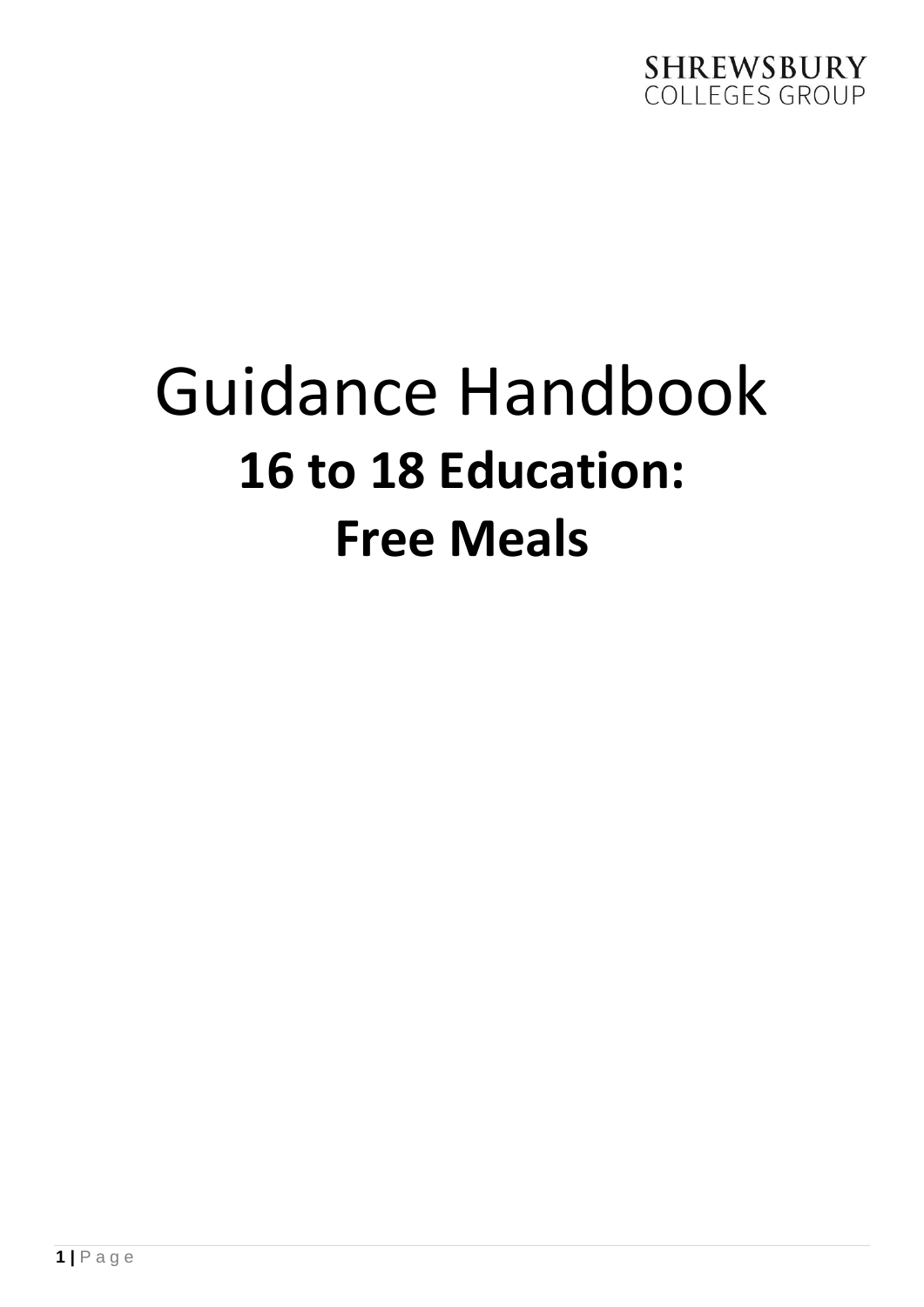## SHREWSBURY<br>COLLEGES GROUP

### **Contents**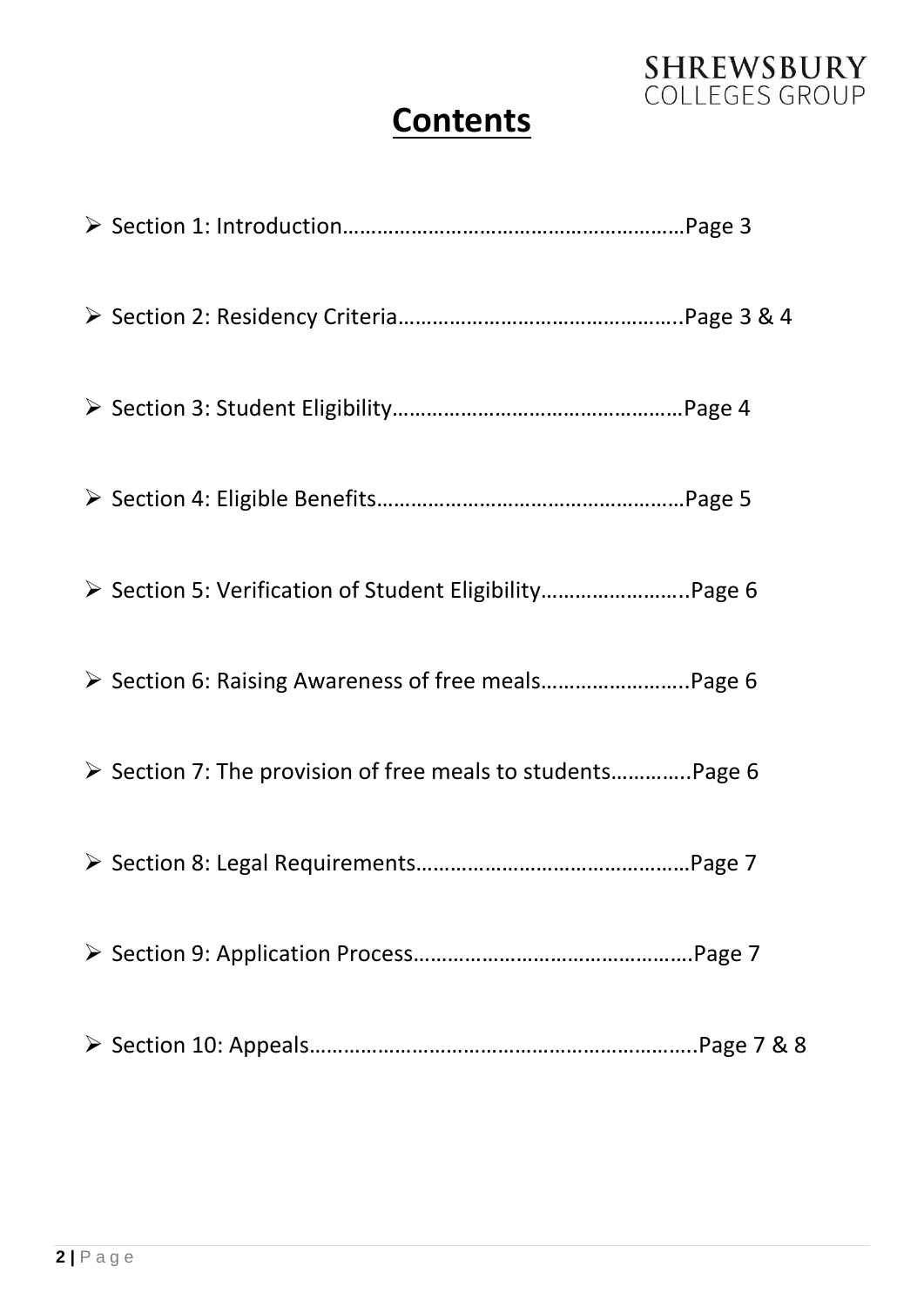#### **Section 1: Introduction**

Maintained school and academy sixth-forms are required by the Education Act 1996 to provide free meals to disadvantaged students who are aged over 16. In the 2014 to 2015 academic year this requirement was extended to disadvantaged students following FE courses at the range of FE funded institutions. Funding Agreements have been amended to place a legal duty on institutions to comply with this requirement.

This guide is intended to support those institutions in providing, and administering, free meals in line with the requirement.

#### **Section 2: Residency Criteria**

In order to apply for free meals you (the student) must declare your residency status. You will need to fall into one of the categories below listed A to F. Along with your completed application form, you will need to provide proof of the category chosen.

| Category      | <b>Residency Criteria</b>                                     |  |
|---------------|---------------------------------------------------------------|--|
| (Please tick) |                                                               |  |
| A             | I am a British Citizen and have lived in the UK for at least  |  |
|               | three years prior to the start of my learning programme.      |  |
| B             | I have 'Settled Status'* and have been ordinarily resident in |  |
|               | the UK for at least three years prior to the start of my      |  |
|               | learning programme.                                           |  |
|               | I am a National of an EU Country or child of an EU National   |  |
|               | and have been ordinarily resident in the European Economic    |  |
|               | Area (EEA) OR Switzerland for at least three years prior to   |  |
|               | the start of my leaning programme.                            |  |
| D             | I am the child of an EEA migrant worker, or the child of a    |  |
|               | Swiss National, or the child of a Turkish Migrant Worker and  |  |
|               | have been ordinarily resident in the European Economic        |  |
|               | Area (EEA), OR Switzerland for at least three years prior to  |  |
|               | the start of my learning programme.                           |  |
| E             | I am the child of a refugee who has been granted              |  |
|               | Humanitarian Protection, or have temporary EU protection.     |  |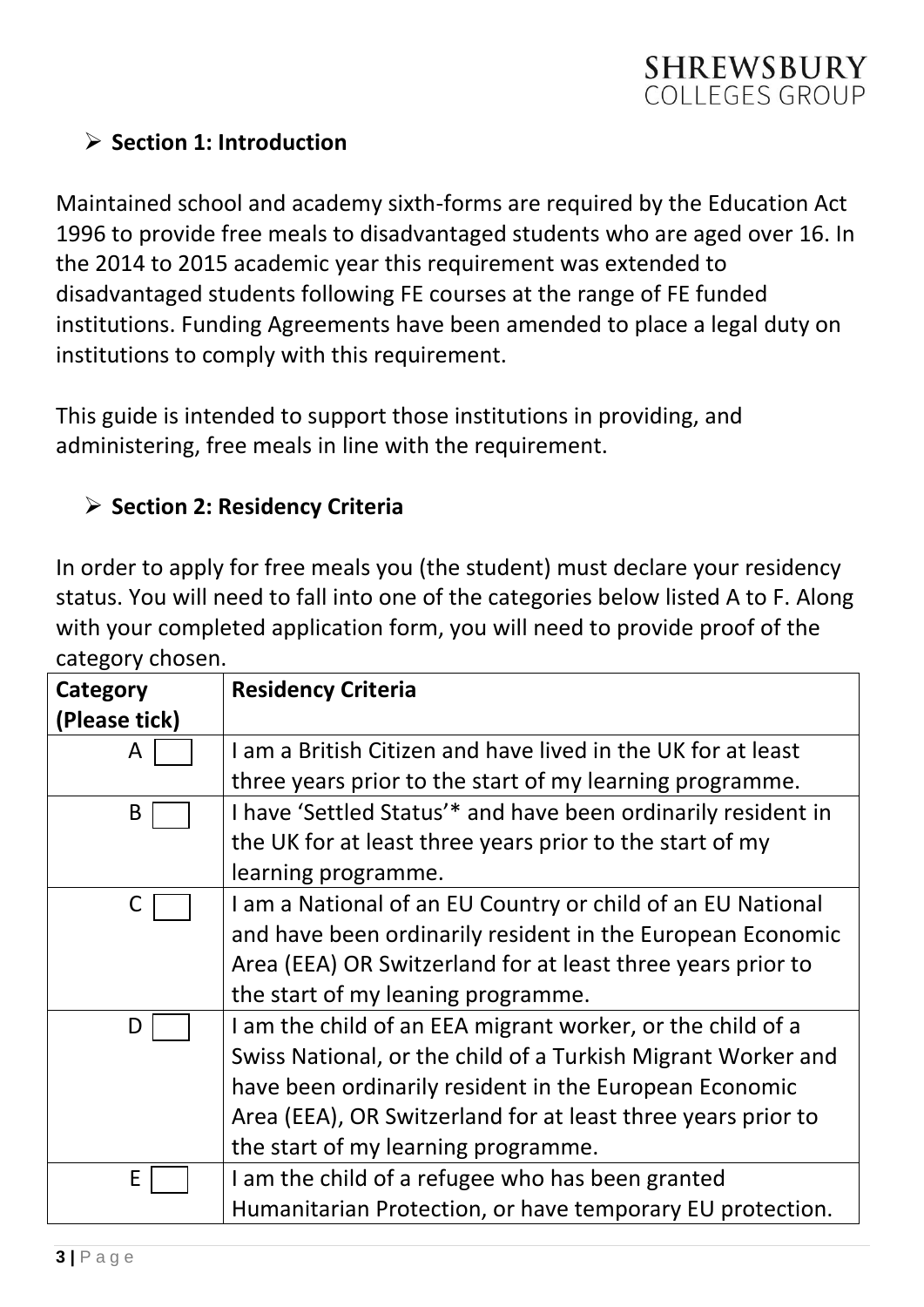

\*'Settled Status' means having either indefinite leave to enter or remain or having the right of abode in the UK.

#### **Section 3: Student Eligibility**

#### **Age**

Students must be aged between 16 and 18 on  $31<sup>st</sup>$  August prior to starting their course in September/January of each academic year to be eligible for a free meal in that academic year. Students who turn 19 during their study programme will remain eligible for a free meal until the end of the academic year in which they turn 19 or to the end of their study programme, whichever is sooner.

Students aged 19 to 24 who are subject to an Education Health and Care Plan (EHC Plan) are also entitled to a free meal while attending their provision if they meet the eligibility criteria.

The following groups of students are not eligible for free meals in further education support:

- Students aged between 14 and 16 (these students are already covered by different provision, that is Free School Meals (FSM)
- Students aged 19 or over at the start of their study programme, unless they have an EHC Plan
- Apprentices, including those with an EHC Plan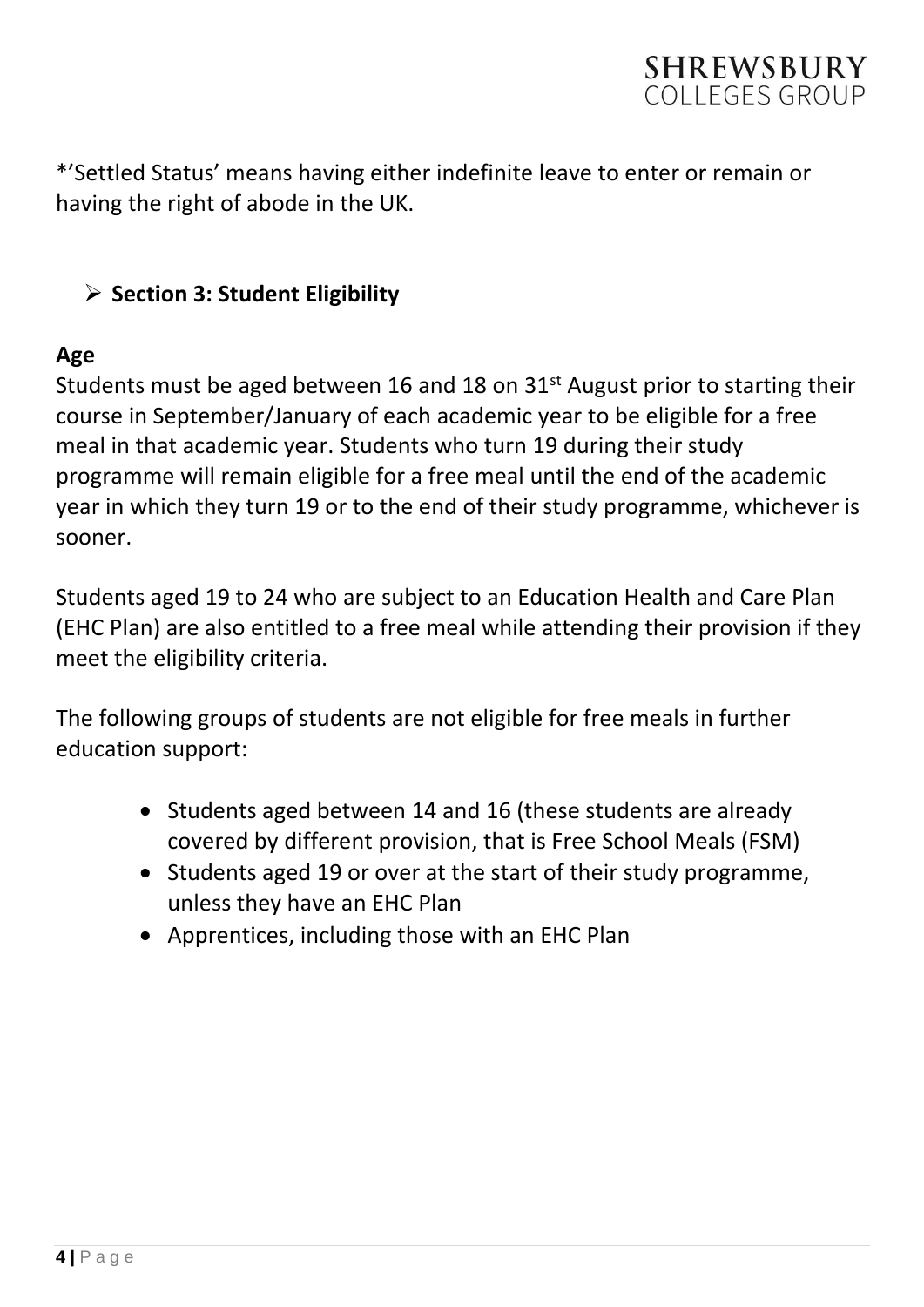#### **SHREWSBURY** COLLEGES GROUP

#### **Section 4: Eligible Benefits**

Free meals are targeted at disadvantaged students. For the purposes of eligibility for free meals, disadvantage is defined by the students being in receipt of, or having parents who are in receipt of, one or more of the following benefits:

- Income Support
- Income-based Jobseekers Allowance
- Income-related Employment and Support Allowance (ESA)
- Support under section VI of the Immigration and Asylum Act 1999
- The guarantee element of State Pension Credit
- Child Tax Credit (provided they are not entitled to Working Tax Credit) and have an annual gross income of no more than £16,190, as assessed by Her Majesty's Revenue and Customs (HMRC)
- Working Tax Credit run-on-paid for 4 weeks after someone stops qualifying for Working Tax Credit
- Universal Credit-your household income must be less than £7,400 a year (after tax and not including any other benefits you may be in receipt of.)

#### **Vulnerable Students**

- In care Income support/Universal Credit
- Leaving Care Income Support/Universal Credit

If you are in care or you are leaving care, a letter from the local authority or your social worker would also need to be provided to support your application.

Living Independently – Income Support/Universal Credit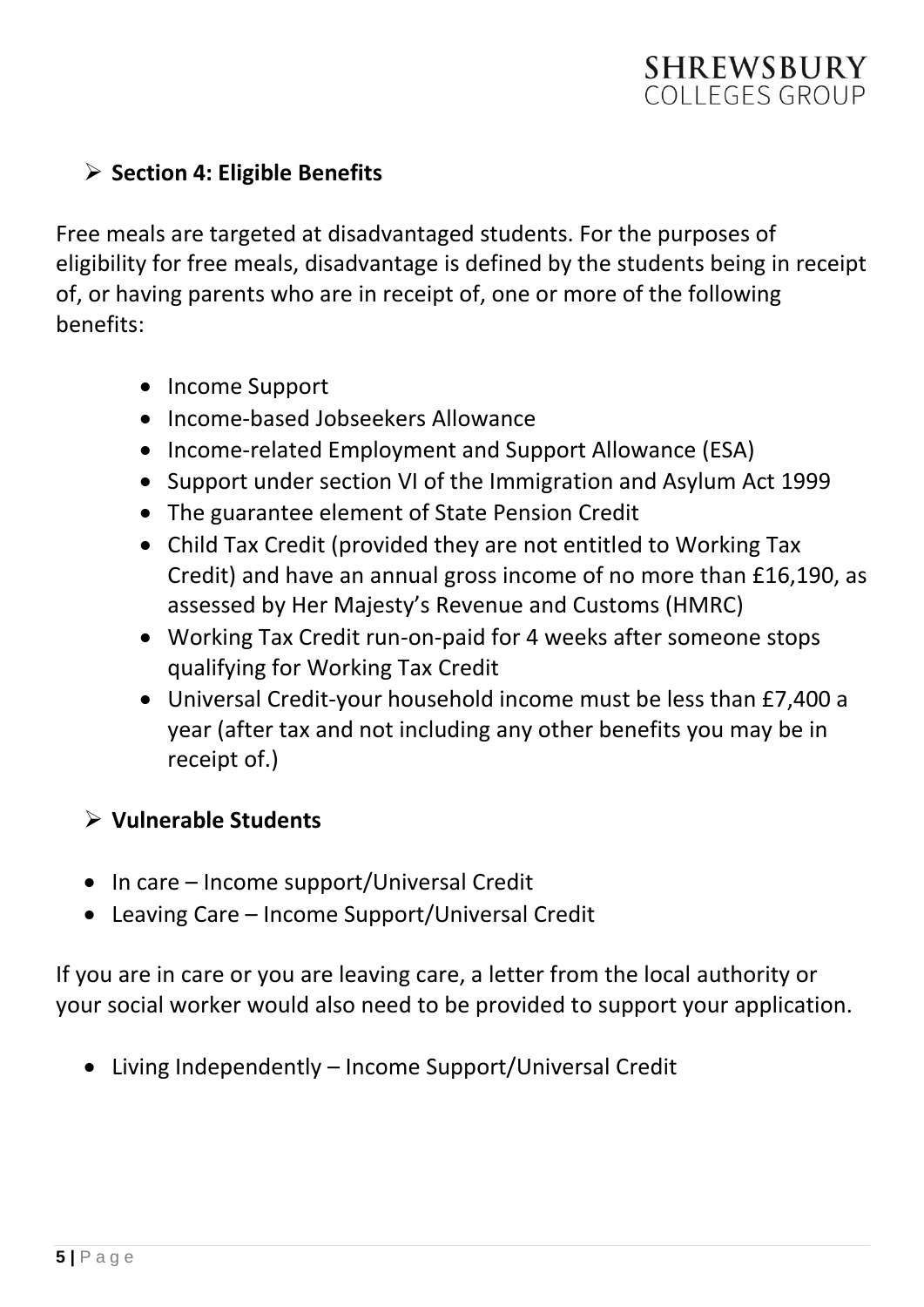#### **SHREWSBURY** COLLEGES GROUP

#### **Section 5: Verification of Student Eligibility**

A student is only eligible to receive a free meal when they, or a parent/guardian on their behalf, have made a successful application to the institution where they are enrolled.

As part of the application, you the student (or your parent/guardian) would need to provide current evidence of the award of the qualifying benefits, for example an award notice or letter from the Department of Work and Pensions (DWP) or HMRC. **Financial assistance application forms are available from Student Services across the Shrewsbury College Group.**

#### **Section 6: Raising Awareness of free meals**

New students will receive information about **applying for financial assistance** along with their enrolment letter. Student Services will be available throughout the academic year and at any advice or open events for support. **Students who wish to apply for free meals are expected to return their financial assistance application form with supporting evidence of their income or any benefits they qualify for.** Free College meals will also be promoted throughout the academic year on Moodle and on the college group websites.

#### **Section 7: The provision of free meals to students**

Institutions are required to make provision for free meals to eligible students (i.e. those who are in receipt of the qualifying benefits and who make a successful application for financial assistance) for each day that the student attends their study programme at college.

The free meals will be distributed to each eligible student in the form of tokens. The government has allocated £2.41 per day for each eligible student for the days that they attend college, however Shrewsbury Colleges Group have enhanced the £2.41 free meals funding rate to a greater value of £3.20 a day. In addition, students can use their own cash to pay for the cost of food and drink where it exceeds the stated amount.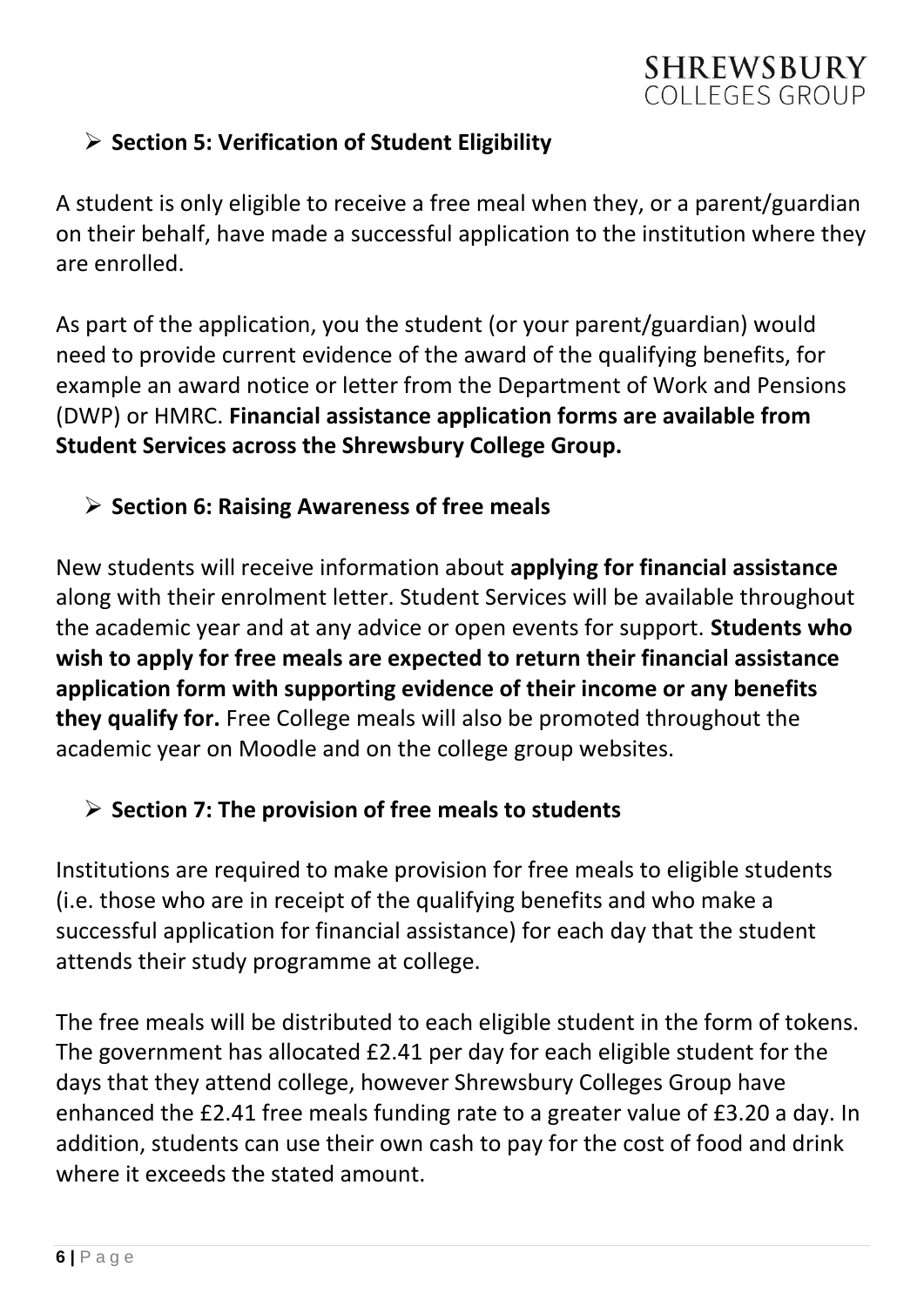

#### *Catering for students with special dietary requirements*

It is the responsibility of the student to inform Student Services of any food allergies and/or intolerances where medical evidence is supplied.

#### **Section 8: Legal Requirements**

Students and parents/carers must ensure that they complete the application and provide all of the relevant information to the best of their knowledge. If information is falsified and this is discovered, the parent/carer will be liable to repay the free college meal award in full.

#### **Section 9: Application Process**

Financial assistance application forms are available at Student Services across the Shrewsbury Colleges Group. They are also available to download from both college websites and can be accessed from Moodle.

You the student/parent/guardian are required to complete the application form as accurately as possible and to provide documentary evidence that can be photocopied, of either your or your parents/carers household income and any qualifying benefits. Once this has been completed and your household evidence has been assessed for eligibility, a letter will be written to you to confirm the outcome of your application.

#### **Section 10: Appeals**

If you have reason to disagree with the decision made on your financial assistance application form, please contact Student Services at either:

Shrewsbury College: 01743 342323/342321 [studentservices@scg.ac.uk](mailto:studentservices@scg.ac.uk)

Shrewsbury Sixth Form College: 01743 235491 [studentservices@scg.ac.uk](mailto:studentservices@scg.ac.uk)

PLEASE NOTE: You will have 7 days beginning from the day you received the decision on your application form, to exercise your right to appeal.